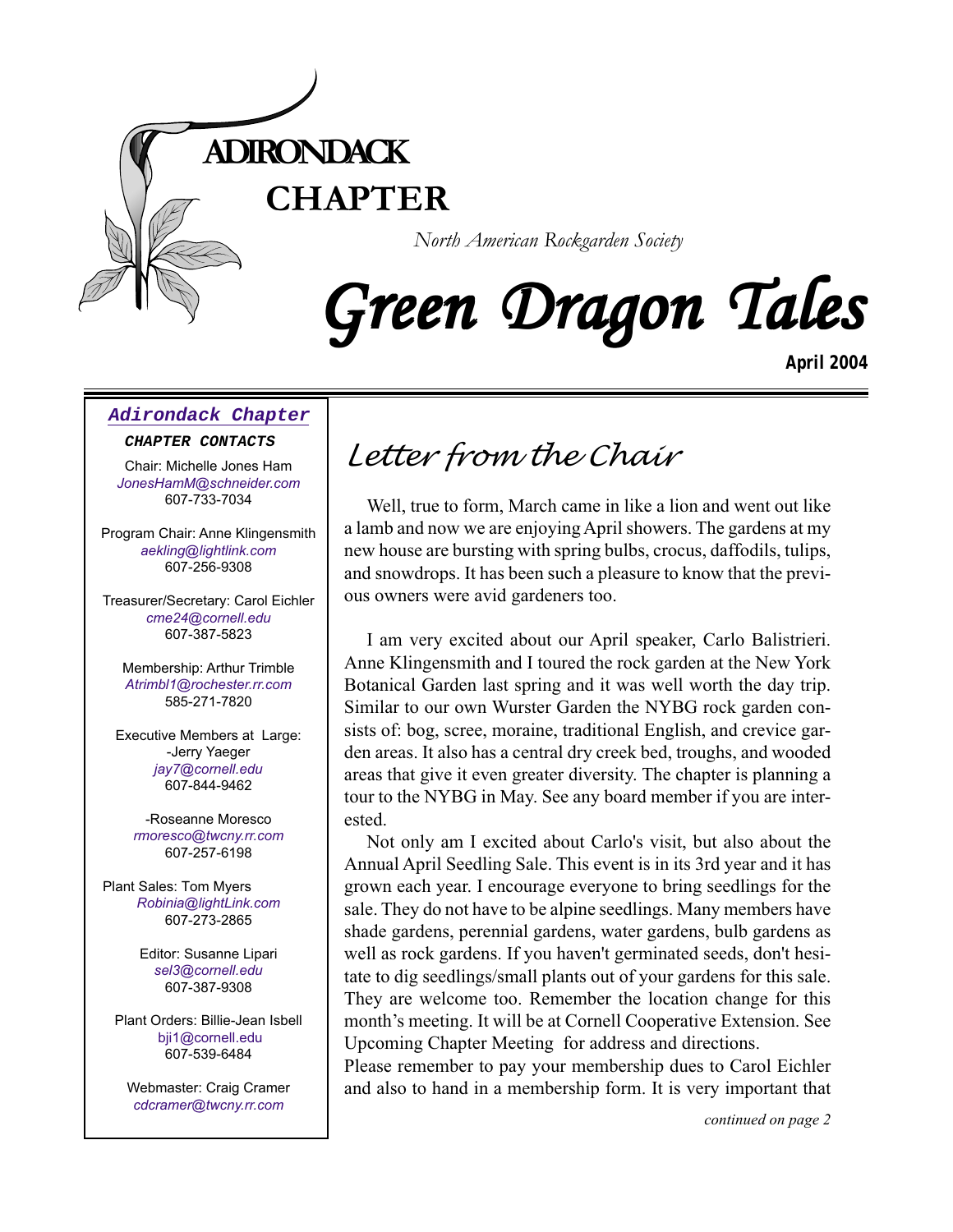# *Upcoming Chapter Events*

#### **April**

**April 17: Carlo Balistrieri,** Curator of the Rock Garden at *[NYBG](www.nybg.org/)* and author of "*[Complete Idiot's](http://www.powells.com/cgi-bin/biblio?inkey=62-159257159x-0) [Guide to Rock & Water Garden](http://www.powells.com/cgi-bin/biblio?inkey=62-159257159x-0)[ing Illustrated"](http://www.powells.com/cgi-bin/biblio?inkey=62-159257159x-0)*

"Behind the Scenes in the Rock Garden at the New York Botanical Garden "

#### **Followed by the annual seedling sale:**

Have you had great success starting a plant and do not know what to do with all those seedlings?

Have you had lousy luck starting that special plant from seed? Well, the April meeting is the place to be for both cases. Members will be bringing in seedlings of plants that did well for them for all of us to buy. One plant for 75 cents, 3 for \$2.00 are deals that can't be beat. There will be some larger plants too - bargain priced individually. It is sure to be a good time with lots of interesting seedlings to try in your garden. This sale is for all who attend the meeting, member or not.

See you there,

**May**

**May 15: Annual Plant Sale** at Ithaca High School.

This is our biggest fund-raiser of the year, so go out in your gardens as soon as the snow is gone and see what treasures you can donate. Dig them up early and pot them up with commercial potting soil (no garden soil is allowed!) The Chapter will once again provide potting soil. You can pick it up at the April meeting, or check with Tom (*[Robinia@lightLink.com](mailto:Robinia@lightLink.com)* or 607-273-2865) about picking it up from him.

#### **May 22:** Day Trip to the NY Botanical Garden

*Tom* home with ideas for ways to im- If you are interested in taking a day trip to the rock garden at the New York Botanical Garden on this date, please get in touch with the Program Chair, Anne, at (*[aekling@lightlink.com](mailto:aekling@lightlink.com)* or 607- 256-9308) We will car pool and will need drivers. There may be people who want to find a place to stay overnight. Michelle and Anne visited this garden last year and guarantee that you will see many splendid plants as well as return prove your own garden.

**Reminder: The April Meeting will be at Cornell Cooperative Extension on** *615 [Willow Avenue](http://mappoint.msn.com/(cj5v35fjd0ut1345cvuayp55)/map.aspx?L=USA&C=42.45062%2c-76.50390&A=7.16667&P=|42.45062%2c-76.50390|1|615+Willow+Ave%2c+Ithaca%2c+NY+14850|L1|)* **in Ithaca.**



### **June and July**

#### **June 19th : Ithaca Garden Tour**

David Mitchell, Robin Bell, and Roseanne and Joe Moresco have graciously agreed to open their gardens to the Adirondack Chapter. We will split the tour with a brown bag lunch at the Wurster Garden and have a weed pulling party there as well.

**July 10th Chapter Picnic** at the Yeagers. Please note that this meeting is on the 2nd Saturday of the month.



*continued from page 1*

we get the membership form as it updates us on your address, interests and availability to host or be a speaker. It is also the paper trail [receipt] for your payment. Upon payment of your dues you will receive the new Membership Handbook.

Thanks especially to David Mitchell for the layout and design of the handbook. It is really a great resource for members.

See you on the 17th.

*Michelle*

 $\mathcal{L}$ *[http://www.acnargs.org/](http://www.acnargs.org/ )*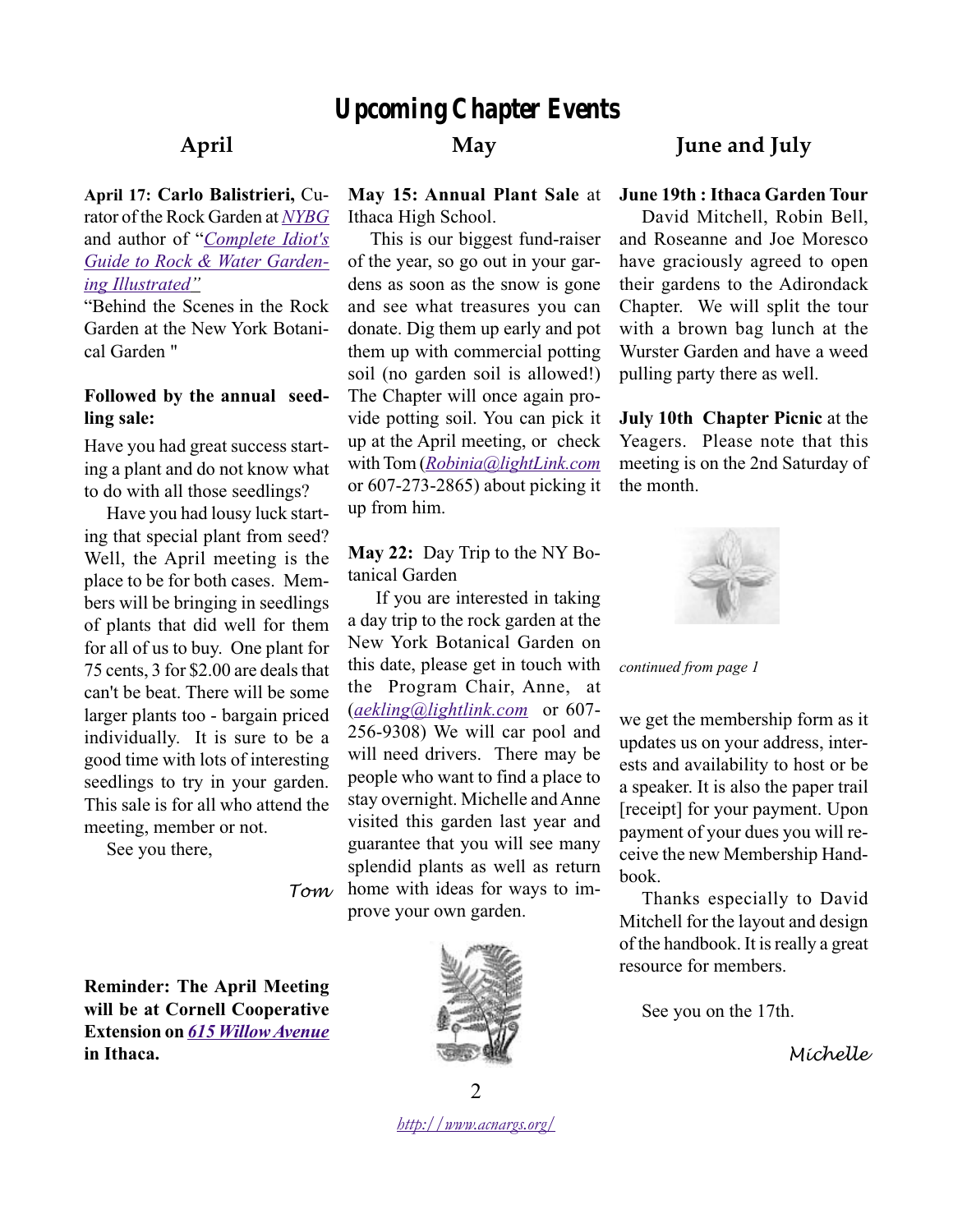## New to  $NARGS - A$  Member's Response

I would hope that the Adirondack Chapter can help nur-both the British and Scottish soture those of us who are new to cieties, bought several books on rock gardening.

ously since we built our house 6 *Garden, Design and Construc*years ago. We had a road on our *tion*, which I just received, is goproperty before the house was ing to be a big help. built with concrete and black top strewn everywhere. The surface around the house, trees, a grape soil had been trucked away. The arbor, raspberries, many containland I selected for the rock gar-ers, a big mixed border of shrubs den was compacted, on a gradual and perennials, a failed orchard slope, in a full sun unprotected (the deer ate the 26 trees one windy north-facing area with per-night!), an herb garden, a meadow fect drainage with a sandy soil of wild flowers and weeds, and base on top of shale, riddled with my husband has a pond with a resident chipmunks, ground hogs, waterfall, an enclosed vegetable and mice. So, to start the rock garden, and a cutting garden. I garden, I worked with a local ex-hope to have a shade garden in the cavating contractor and I directed future when the rock garden is as he drove his bobcat and more established. By far the most scooped up the rubble, piled it up, difficult garden to construct is the then covered it with a truckload rock garden!!!! of soil. He then placed the decent big rocks that were strewn about was a travel agent for six years for into a crescent shape with the bob-starters) and have seen wonderful cat. I had 9 tons of small stones rock gardens, my favorites being trucked in, and we spread them in Scotland. around a little above and below the crescent. I have planted trees people have extensive experience and shrubs at the back of the cres-in other types of gardens before cent. After 6 years of killing coming to rock gardening. This weeds, hauling in more rocks, and means when they get to rock garletting the soil settle, I am start-dening, they are good to excellent ing to plant rock garden plants, gardeners. So, the new-to-rockalpines within the crescent and gardening gardeners are opinionbigger plants on the fringe.

I have been gardening seri-The new NARGS book, *Rock* I have joined NARGS and rock gardening and read them.

I have extensive plantings

I have traveled quite a bit (I

 From my experience, most ated. There are alpine purists on

the one hand and those who think that any plant growing among rocks looks good. And those are just the extremes in rock gardening ideologies! I think as new rock gardeners we must decide where we stand on what constitutes a rock garden on our own property and be ready to defend our decision! That is what I have come to believe after six years of wrestling with the challenge of building my garden.

 I look to the NARGS members to help me learn to be a rock gardener through the programs, plant exchanges, selling of purchased plants at meetings, trips to gardens, and in talking with members.

*Judy Fogel*

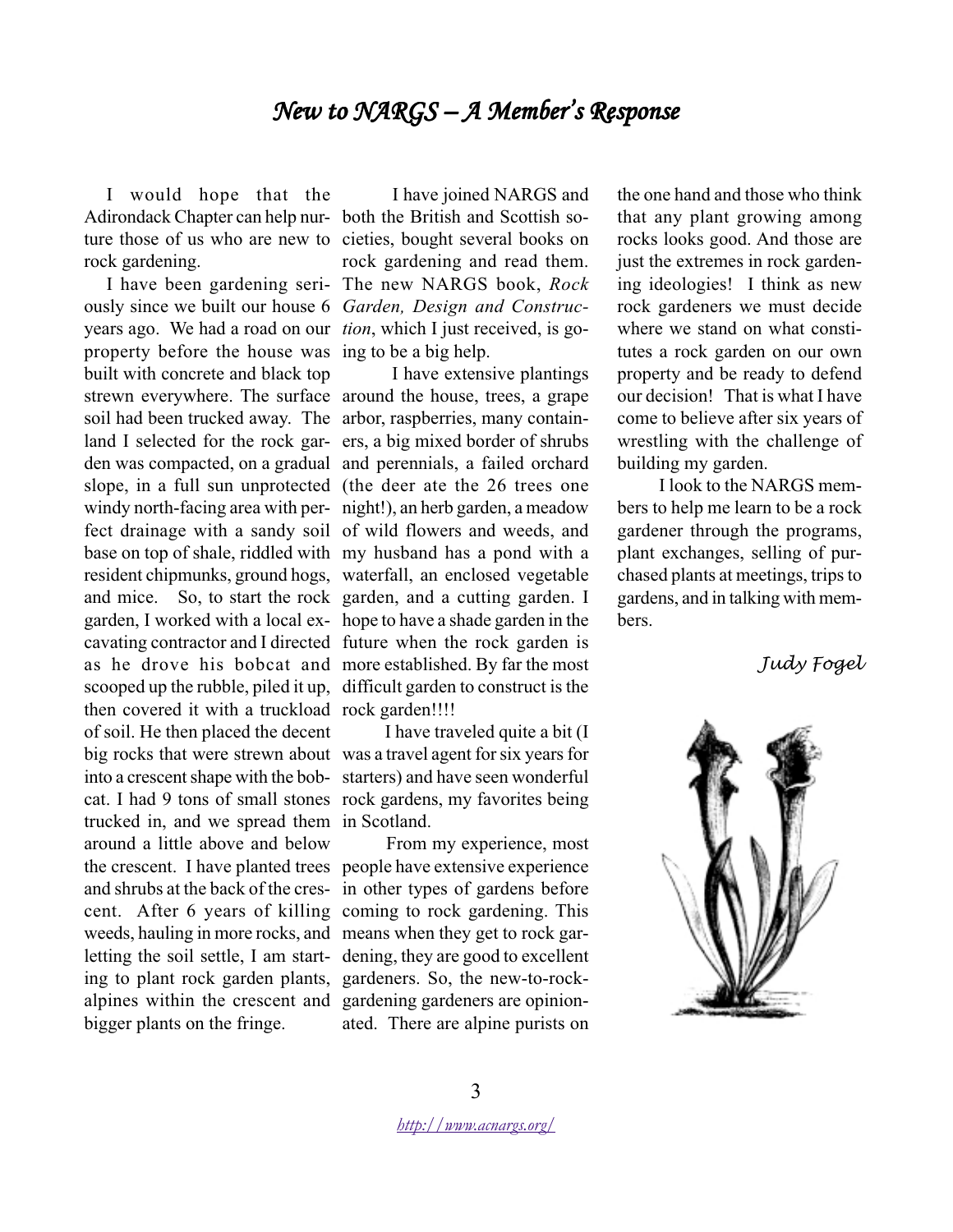## AC NARGS Joins Community Foundation

Our Chapter has now set up a fund called the Adirondack Chapter North American Rock Garden Society Fund with the Community Foundation of Tompkins County!

Members attending the February meeting, with a show of hands, gave their unanimous support to setting up this fund. Following the meeting, the Board made the decision official with their unanimous vote. We have placed over \$17,000 into this fund and made the decision to make \$2,000 available immediately for grants to the membership. Jerry Yaeger is in the process of establishing a committee to set guidelines for applying for these grants. The Board has recommended that grants be of two kinds:

The first would be onetime individual awards to further one's own personal knowledge. An example of such an award would be to apply for a stipend to attend a regional Winter Study

Weekend or the NARGS annual meeting.

 $\bullet$  The second type of award, still applied for by an individual "for the greater good," would be geared towards a broader, educational objective. Examples of this type of award might be to help finance the construction of a public rock garden or to invest in a NARGS seed expedition, for which the seed would be shared by our membership.

With both types of awards, our belief is that, since the purpose of these awards at their core is educational, our Chapter will also benefit in many ways – through the enrichment of our collective knowledge about rock gardening and the sharing of this knowledge with others– both inside and outside the Chapter.

In establishing this Fund, the Chapter has made a transforming decision. With an annual budget of approximately \$4,000, the AC NARGS Fund is expected to offer awards each year in the range of \$1,000 (given current investment earnings of the Community Foundation). That equals – you do the math– a 25% increase in our "sphere of influence." Imagine the possibilities, stay tuned as guidelines are developed, and dare to think creatively about how you might want to apply for a grant!

By joining the Tompkins County Foundation, the Chapter has gained the benefits of a taxdeductible charitable organization. (We are a  $501(c)(4)$ , not the required  $501(c)(3)$ . Donations to the Chapter can now be made through the

> Community Foundation of Tompkins County 309 N. Aurora St. Ithaca NY 14850 607-272-9333

*[www.communityfoundationoftc.org](http://www.communityfoundationoftc.org)* The Chapter will have full access to these donations.

*Carol Eichler*

**Remember to renew your membership! Use the form on the next page or go to** *[http://www.acnargs.org/](http://www.acnargs.org/ )* **and follow the link "Join" to download the form from the Chapter website.**